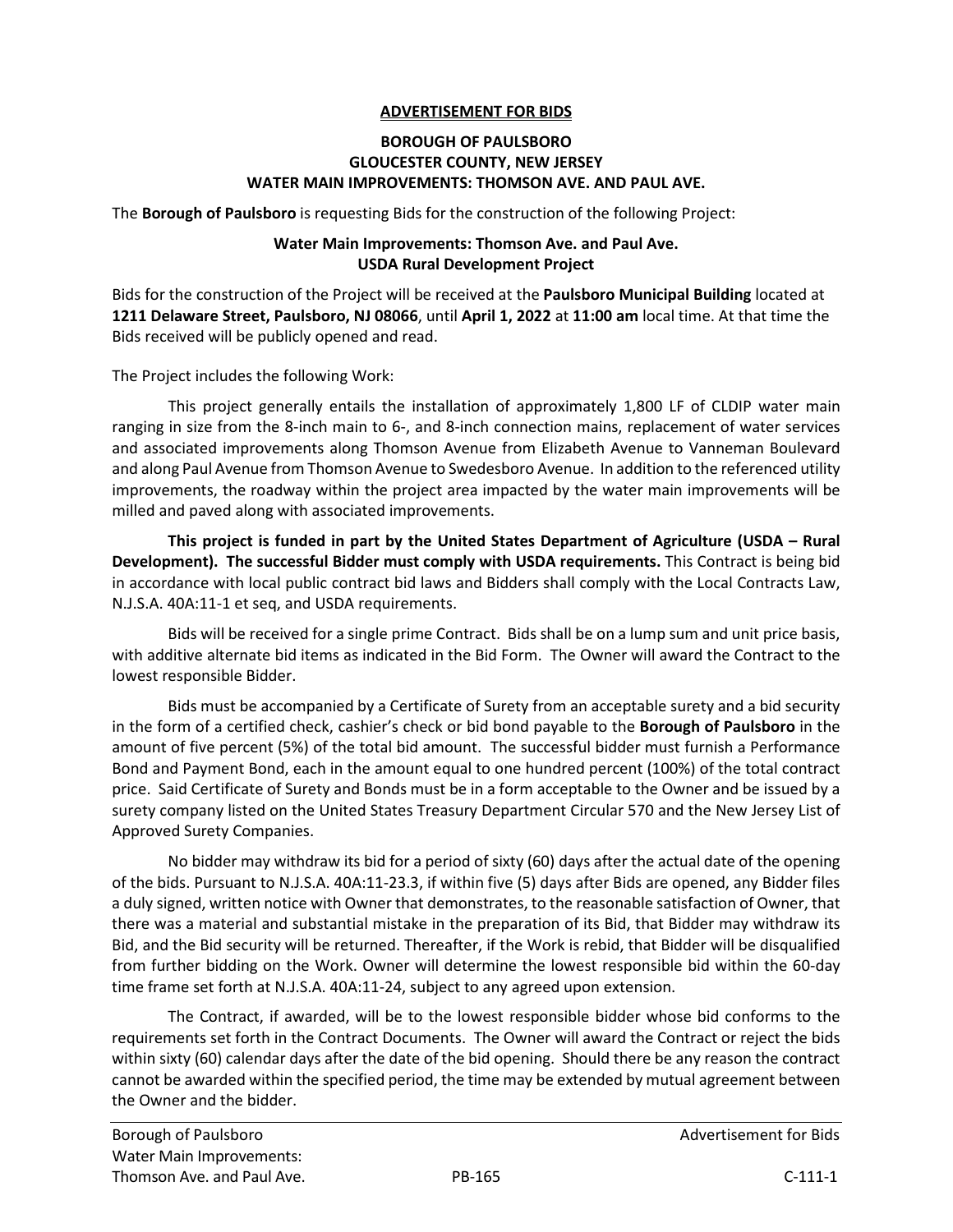All bidders are required to comply with the requirements of P.L. 1975, C. 127 (N.J.S.A. 10:5-31 et seq.) (Affirmative Action), N.J.S.A. 34:11-56.27 et seq. (New Jersey Prevailing Wage Act), and Americans with Disabilities Act of 1990 (42 U.S.C. 12101, et seq.). All bidders are further notified that they must comply with N.J.S.A. 52:25-24.2 and submit a Disclosure Statement listing stockholders with the bid. In addition, all bidders must comply with N.J.S.A. 34:11-56.48 et seq. – Public Works Contractor Registration Act and the contractor and all subcontractors must be registered in accordance with the Act. All bidders are required to provide a copy of the contractors and subcontractors business registration certificate(s) issued by the Department of the Treasury in accordance with Section 1 of P.L. 2004, c.57 (C.52:32-44). The successful Bidder must also furnish an Initial Project Manning Report (AA201) upon execution of the Agreement.

Contractor is advised of the responsibility to file an annual disclosure statement on political contributions with the New Jersey Election Law Enforcement Commission pursuant to N.J.S.A. 19:44A-20.13 (P.L. 2005, c271, s3) if the contractor receives contracts in excess of \$50,000.00 from public entities in a calendar year. It is the Contractor's responsibility to determine if filing is necessary. Additional information on this requirement is available from ELEC at 888-313-3532 or at www.elec.state.nj.us.

The Owner and the Engineer reserve the right to require a complete qualifications and experience statement from the prospective bidders showing that they have satisfactorily completed work of the nature required before furnishing bid forms or specifications, or before awarding the contract.

The Owner reserves the right to reject any and all bids in whole or in part, and to waive any informalities or minor defects therein, should it be deemed in the best interest of the Owner, in accordance with Local Public Contracts Law and will determine the lowest responsible and responsive bidder in compliance with N.J.S.A. 40A:11-24. The right is also reserved to increase or decrease the quantities specified in the manner designated in the specifications. Furthermore, the Owner may request written clarification of any aspect of the bid where, in the Owner's opinion, ambiguities exist.

Neither the Owner, nor the Engineer will be responsible for full or partial sets of Bidding Documents, including Addenda if any, obtained from sources other than the Issuing Office. Note: Bids received from Bidders who have not purchased the Bidding Documents from the Issuing Office will be rejected.

**All USDA Rural Development forms which are part of this specification must be used as the forms for the Bid Documents, Contract and Completion.** 

**All USDA Rural Development bid document and project requirements shall prevail when they are more stringent than the requirements contained in the Borough's Contract Documents.** 

**The Contract shall not be approved until a favorable eligibility determination has been made by USDA with respect to their program requirements.**

The Issuing Office for the Bidding Documents is:

## **Sickels & Associates 833 Kings Highway, Woodbury, New Jersey 08096**

Prospective Bidders may obtain or examine the Bidding Documents at the Issuing Office on Monday through Friday between the hours of **7:45 AM – 4:30 PM,** and may obtain copies of the Bidding Documents from the Issuing Office as described below. Partial sets of Bidding Documents will not be available from the Issuing Office. Neither Owner nor Engineer will be responsible for full or partial sets of Bidding Documents, including addenda, if any, obtained from sources other than the Issuing Office.